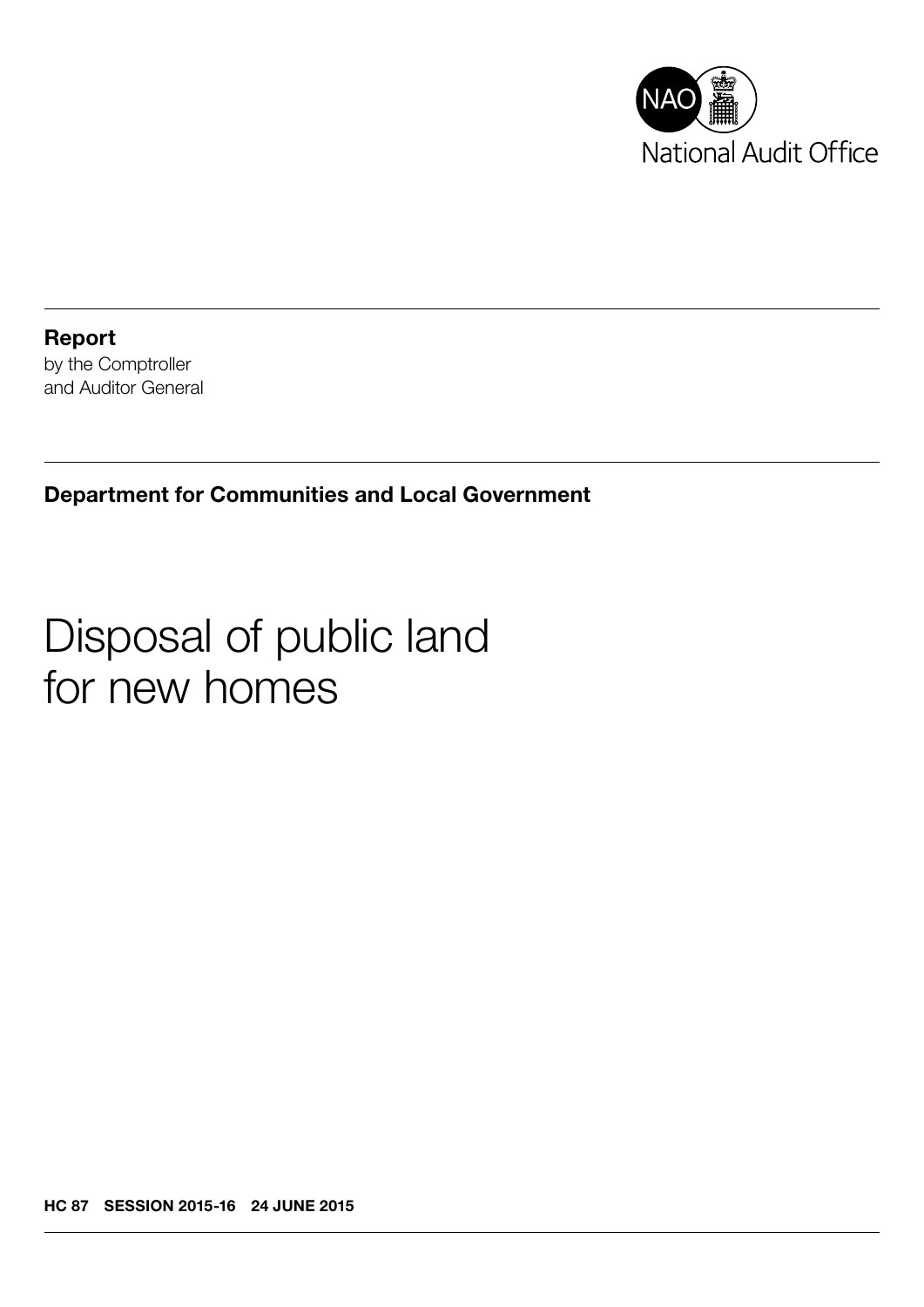## Summary

## Key findings

What was the target and how was it set?

1 Government believed that releasing surplus land would promote growth and reduce the deficit while providing homes and jobs. The target set out to "release enough public land to build as many as 100,000 new, much-needed, homes and support as many as 25,000 jobs by 2015". It defined a disposal as "the point at which a development agreement/building licence with a private sector partner is signed or freehold transfer takes place, whichever is sooner."

2 We found no supporting documentation or economic evidence behind quantum of the target, or how it was allocated to departments. The targets for individual departments were set on a bilateral basis. However, the Cabinet Public Expenditure Committee (Efficiency and Reform Subcommittee) increased targets during the programme in an attempt to provide a contingency should any large sites not be sold. Departments informed us that they felt they were not adequately consulted when this happened and felt the revised targets were sometimes over-ambitious.

How was the programme managed?

3 Departmental progress in disposing of land was slower than expected and government had to take action to increase land sales. The target was critically dependent on a small number of large sites which were identified as surplus late in the period. Government closely monitored progress and took various approaches to increase delivery such as: the Homes and Communities Agency (HCA) acquiring sites and preparing them for disposal; and providing financial assistance to departments to help with the cost of preparing sites.

4 We were unable to validate the quality of the programme data. Our sample of 127 sites found, for example, 45 sites (35%) with differences between the number of homes in the HCA's programme monitoring data and the number of homes in the departmental information provided to us for our sample. In addition, we found incomplete data in 101 sites sample tested and for only 21% of our sample were departments able to provide us with full supporting documentation.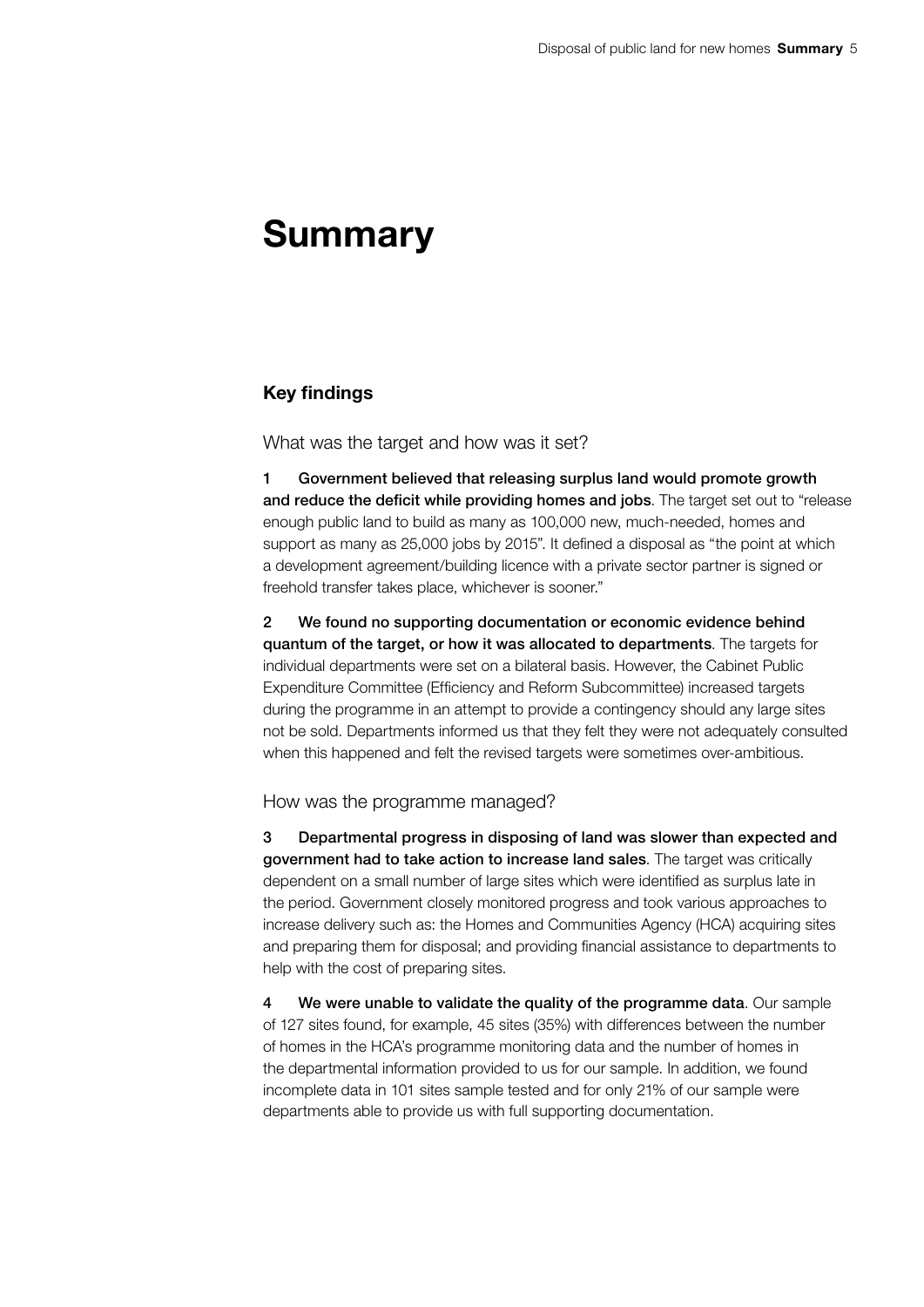What was performance against the target?

5 Government has disposed of enough land with capacity for an estimated 109,590 homes at the end of March 2015. The biggest contributors to the target are: Ministry of Defence (38,778 homes, 35%); HCA (20,930 homes, 19%); and Department of Health (15,185 homes, 14%). In total, the land disposed comprises 942 sites.

6 The Department for Communities and Local Government (DCLG) applied a wide interpretation of the land that could be counted towards the target. For example, the estimated total of 109,590 homes figure included:

- 15,740 homes on land that the public sector disposed of before the target was set.
- Categorising surplus land as sold when an organisation moved outside the public sector. For example: sites owned by Royal Mail (2,584 homes); and British Waterways (8,199 homes).

There was also an inconsistent approach to assessing site housing capacity as each department followed its own methods. However, each department consulted with planning experts to estimate capacity, and HCA offered robust challenge to these estimates.

7 Government recognised that disposal of surplus land, at an accelerated rate, would not necessarily lead to increased home building. It promoted "Build Now, Pay Later" as a means to promote early development by deferring land purchase payments from developers until completed homes were sold.<sup>1</sup> Our case studies demonstrate that departments used a range of disposal methods and partnering approaches with developers with the aim of ensuring homes are built and profits are shared. Approaches included: Joint Ventures, licence to build arrangements, and clawback to allow for the land to be transferred back to the original owners should the developer fail to develop the land within a predetermined time (see Appendix Two for case studies).

What happened to the land after disposal, and what were the proceeds?

8 Departments do not routinely monitor what happens to a site after disposal so there is no information on how many homes have been built on sold land. The target measured a notional number of expected homes, not actual homes built. When a site is sold, the selling department estimates the number of homes that a site might support. This estimate is used to measure performance against the 100,000 homes target. Our case studies demonstrate that for the larger sites, it may be up to 20 years before all homes are built, which suggests that evidence of actual homes built would take many years to identify. We are, therefore, unable to report the actual number of homes built to date as the information is not collected.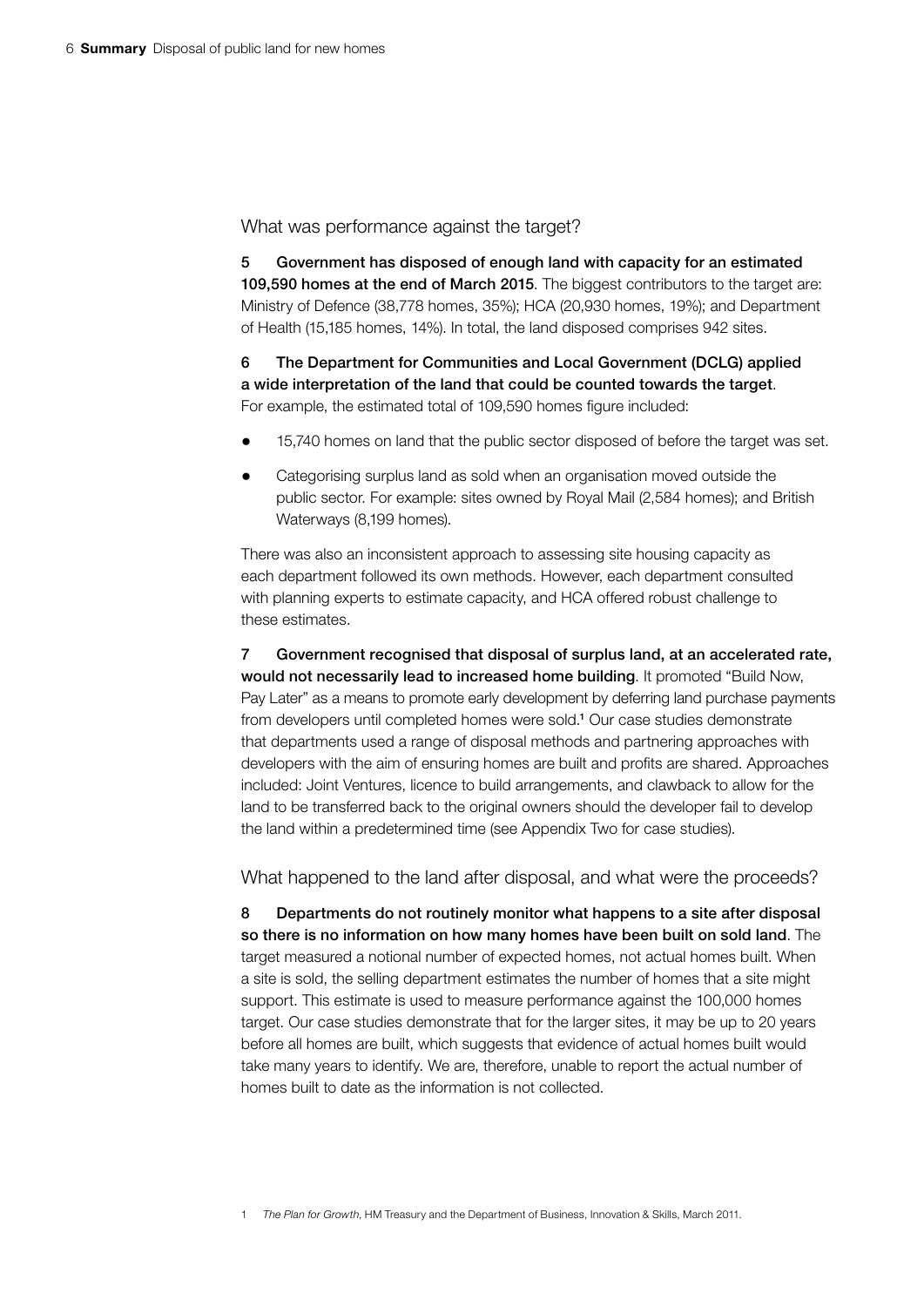9 DCLG does not collect information on the amount of money raised from the sales. DCLG who oversaw the programme, did not require departments to provide data on the proceeds raised from their land disposals. It is unclear if departments obtained market value for the sites sold. Eighty per cent of the 58 sites for which we have data, disposed of the land via auctions, sealed bids, commercial and informal tenders, open market sales and through a pre-qualified panel. However, within the sample, 12 sites were sold via private arrangements.

10 Without data on the number of homes or sales proceeds, DCLG cannot assess the value for money of the programme. This investigation does not try to evaluate the value for money of this programme. There are many aspects to value for money in this case, two of which are sales proceeds, and number of homes built. The lack of data makes it difficult to assess if departments obtained good value from their disposals and more broadly, if government got value for money from the programme as a whole. This is a particular risk given the priority to dispose of land quickly.

11 Accounting Officers have a responsibility to ensure sales of individual sites represent value for money. *Managing Public Money* states that departments should value assets at market prices and have up to three years to dispose of land, once it is declared surplus. However, there is a potential tension between this disposal time frame and the programme's objectives to accelerate land disposals. There was no central guidance to clarify how departments should manage these tensions but there were discussions in monitoring committees to address such issues when they arose.

## Looking forward

12 There will be a new process for land disposals from 2015-16. The Spending Round 2013 included new targets for central government and associated bodies to deliver at least £5 billion of land and property sales between 2015 and 2020. The HCA took on an enhanced land disposal role for government from April 2015 which it describes as "adding value to surplus public sites with development potential and speeding up their sale to help increase housing and economic growth".<sup>2</sup>

13 In the Autumn Statement 2014, the government announced an increased ambition for public sector land and committed to releasing enough land for up to 150,000 homes between 2015 and 2020.<sup>3</sup>

<sup>2</sup> Homes & Communities Agency, *Land development and disposal plan*, July 2014. Available at [www.gov.uk/government/](https://www.gov.uk/government/uploads/system/uploads/attachment_data/file/366694/lddp_july_2014_full.pdf) [uploads/system/uploads/attachment\\_data/file/366694/lddp\\_july\\_2014\\_full.pdf](https://www.gov.uk/government/uploads/system/uploads/attachment_data/file/366694/lddp_july_2014_full.pdf)

<sup>3</sup> HM Treasury, *Autumn Statement 2014*. Available at: [www.gov.uk/government/uploads/system/uploads/attachment\\_](https://www.gov.uk/government/uploads/system/uploads/attachment_data/file/382327/44695_Accessible.pdf) [data/file/382327/44695\\_Accessible.pdf](https://www.gov.uk/government/uploads/system/uploads/attachment_data/file/382327/44695_Accessible.pdf)